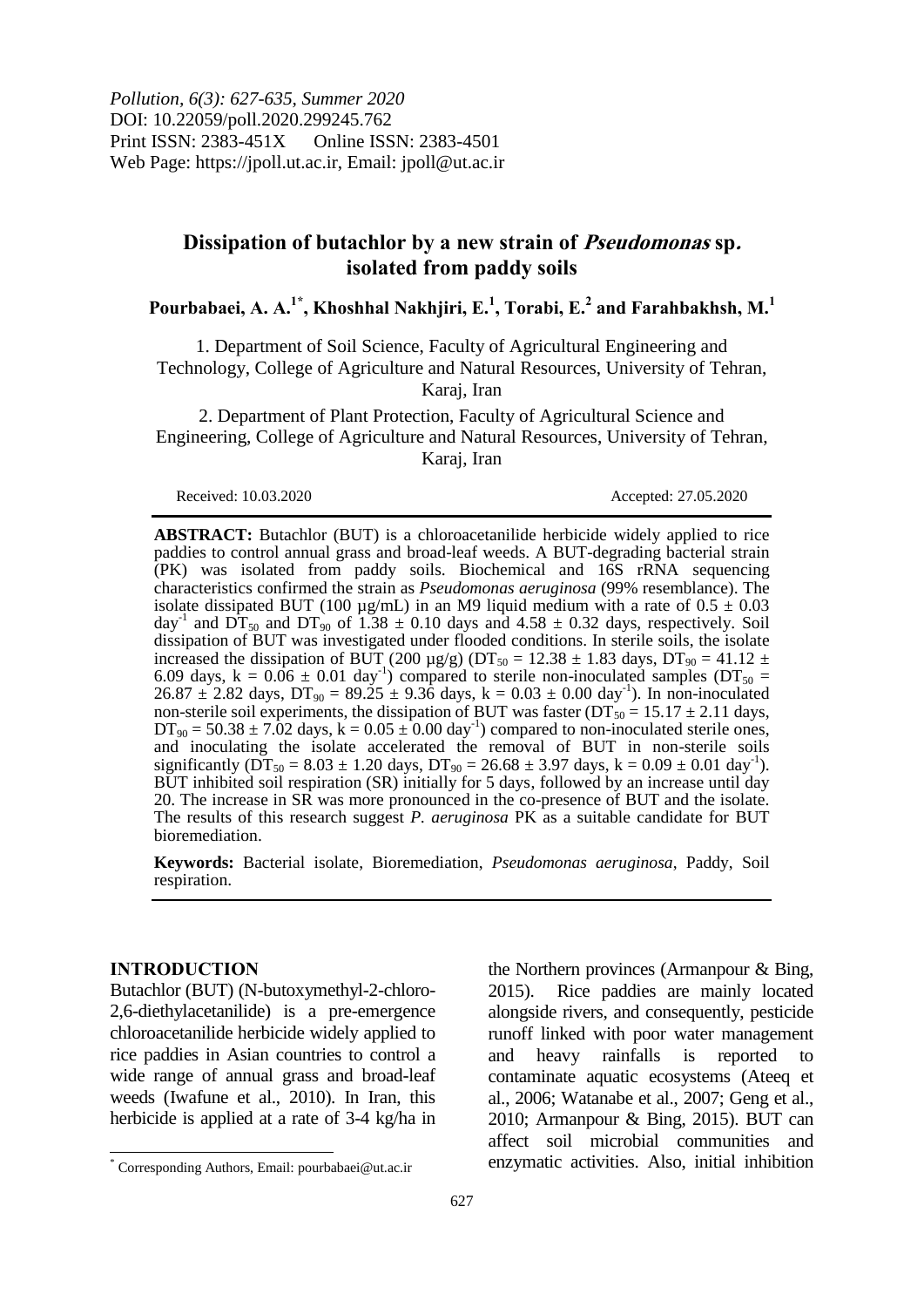of soil respiration (SR) flowing BUT treatment has been observed (Min et al., 2001). The toxicity of BUT to earthworms (Singh & Singh, 2016; Wang et al., 2016) and some aquatic organisms (Vajargah & Hedayati, 2017; Akan et al., 2019), and its potential carcinogenic effects on animals and humans (Geng et al., 2005; Dwivedi et al., 2012) has been reported. Therefore, exploring through bioremediation strategies to reduce BUT residues in paddy soils seems crucial.

Degradation of BUT in soil occurs through both abiotic and biotic processes, and microbial biodegradation has been reported as the principal procedure responsible for the dissipation of this herbicide (Lin et al., 2000; Pal et al., 2006; Mohanty & Jena, 2019; Wu et al., 2020). Hence, bioremediation by employing soil microorganisms seems a promising tool to reduce the residues of this herbicide in the environment. A few researchers have so far addressed the isolation of BUT-degrading microorganisms including bacterial strains of *Stenotrophomonas acidaminiphila, Paracoccus* sp., *Catellibacterium caeni*, *Rhodococcus* sp., *Mycobacterium* sp., *Sphingobium* sp., *Rhodopseudomonas marshes,* and *Pseudomonas putida,* and have reported their efficiency in removing various concentrations of the herbicide in soils and liquid media (Dwivedi et al., 2010; Zhang et al., 2011; Zheng et al., 2012; Liu et al., 2012; Kim et al., 2013; Mohanty & Jena, 2019; Wu et al., 2020). However, due to the extensive application and hazards of BUT, this topic requires more attention to explore new BUTdegrading strains and evaluate their efficacies for removing and bioremediation of this agrochemical.

In this research, a BUT-degrading new strain of *Pseudomonas* sp*.* was isolated from paddy soil. In addition, the ability of the isolate to dissipate BUT liquid media and flooded soil samples was assessed. Finally, the effect of BUT on SR was evaluated in the presence or absence of the isolate.

## **MATERIAL AND METHODS**

BUT standard (97.7%) was purchased from Sigma-Aldrich, Germany (Supplementary information (SI) section A). All solvents and salts were of analytical-grade purity and obtained from either from Sigma-Aldrich or Merck, Germany. Primarysecondary amine (PSA) was supplied by Supelco, USA. A stock solution of BUT (1 g/L) was prepared in acetone (ACE) and used for liquid medium and soil spiking tests. For chromatographic analyses, BUT was dissolved in methanol (MeOH) (1  $g/L$ ). All solutions were kept at -20 °C. Soil samples were collected from the topsoil (0–15 cm) of a paddy field located in the Rice Research Institute of Iran (Rasht City, Guilan Province). 20 randomly-selected locations were sampled, and a final amount of 20 kg was transferred to the laboratory and kept at  $4 \text{ }^{\circ}C$  (Cycon et al., 2009). Before experiments, samples were homogenized, sieved (2 mm mesh), and a portion was used to measure physical and chemical properties based on ISO standard procedures (http://www.iso.org/) (Table 1).

| Table 1. Physico-chemical properties of the |  |
|---------------------------------------------|--|
| experimental soil                           |  |

| Soil texture classification<br>(FAO and USDA system) | Clay         |
|------------------------------------------------------|--------------|
| Sand $(\%)$                                          | $12 (1.2)^a$ |
| $Silt(\%)$                                           | 32(1.5)      |
| $Clay(\%)$                                           | 56(2.7)      |
| pH (in water)                                        | 8.2(0.8)     |
| FC(%)                                                | 46(4.2)      |
| $EC$ (dS/m)                                          | 1.63(0.1)    |
| $CEC$ (cmol <sub>c</sub> /kg)                        | 23.41 (3.2)  |
| $C_{\text{org}}(\%)$                                 | 0.05(0.0)    |
| $N_{\rm tot}$ (%)                                    | 1.2(0.2)     |
| $Na^+(meq/L)$                                        | 3.5(0.5)     |
| $Ca^+$ (meq/L)                                       | 11.8(1.1)    |
| $Mg^+$ (meq/L)                                       | 1.8(0.3)     |

**<sup>a</sup>** means of triplicate measurements with standard deviations in parentheses.

**FC**: field capacity, **EC**: electrical conductivity, **CEC**: cation exchange capacity, **Corg**, organic carbon content, N<sub>tot</sub>: total nitrogen content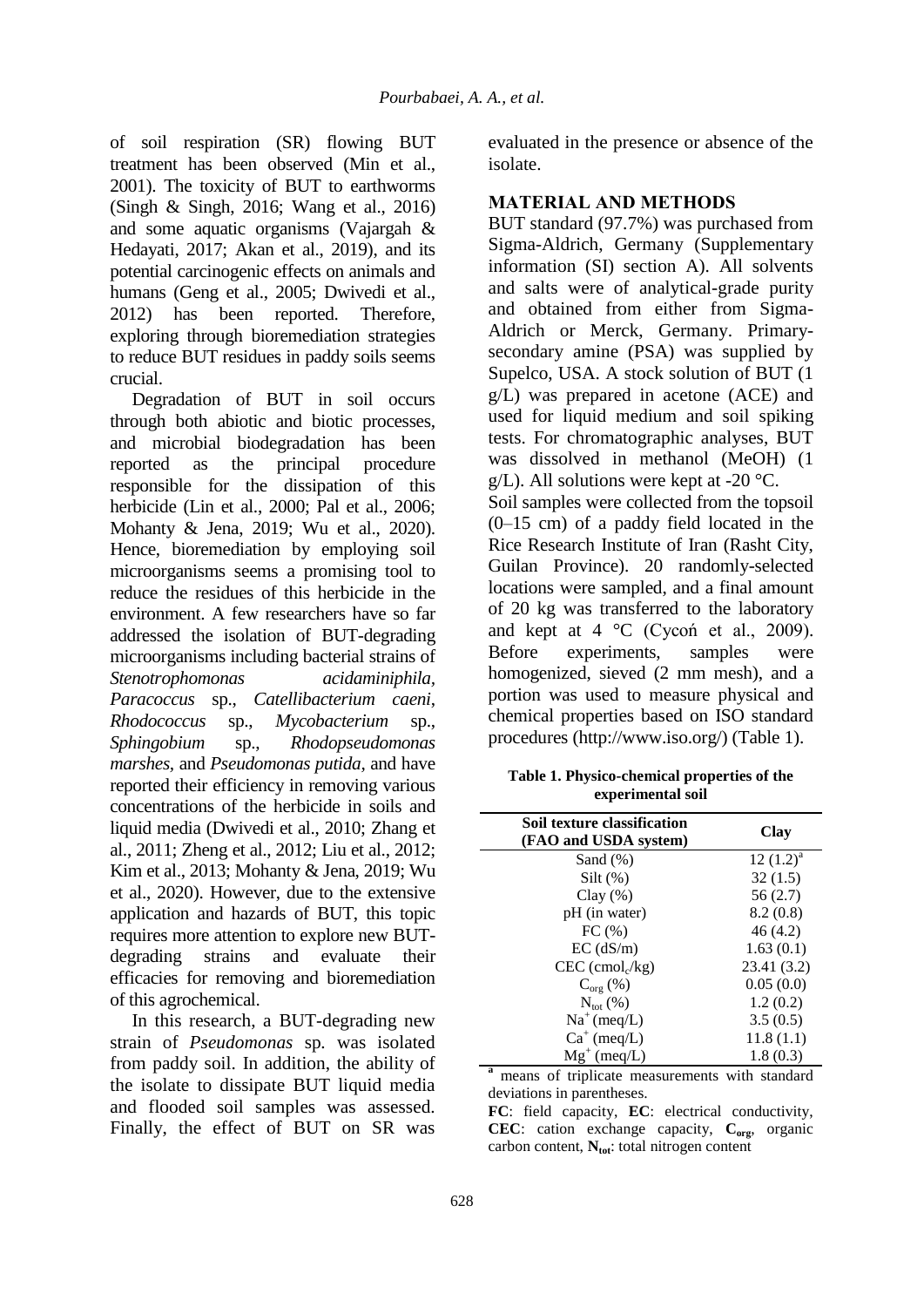Enrichment process was conducted in Erlenmeyer flasks containing 100 mL Nutrient Broth (NB) plus filter-sterilized BUT ACE solution (20 µg/mL). After solvent evaporation, flasks were inoculated with 2 g soil in triplicates. For controls, sterile soils (Berns et al., 2008) were used. After incubation (7 days, 28 °C, 120 rpm), 5 mL of each suspension was transferred to new flasks containing the M9 medium (See SI section B for details) plus BUT (100 µg/mL), and incubation was done at the same conditions mentioned above for 7 days. Six additional cycles of enrichment were performed in M9 + BUT, increasing BUT concentration up to 300 µg/mL. 0.1 mL tenfold dilution series of each liquid culture from the last enrichment cycle was spread on M9 agar (Liofilchem, Italy) + BUT (300 µg/mL). Plates were incubated at 28 °C for 72 h. At this concentration, only one morphologically distinct bacterial colony was separated and purified. The isolate was named PK, and an inoculum of  $3\times10^8$ cells/mL was prepared in  $M9 + BUT$  (50 µg/mL). The PK isolate was characterization biochemically based on the Bergey's manual of systematic bacteriology, and its optimal growth conditions were evaluated in either NB or M9 medium (SI section C). Finally, the PK isolate was identified 16S rRNA gene sequencing (SI section D). The sequence of the PK isolate was submitted in GenBank database with the accession number of MN918259.

The dissipation of in liquid media was evaluated by adding a bacterial suspension of the isolate  $(3 \times 10^6 \text{ cells/mL})$  to Erlenmeyer flasks containing 100 mL of  $M9 + BUT (100 \mu g/mL) + 0.2\%$  yeast extract in triplicates (pH 7). Triplicate flasks without the isolate were also set as controls. All samples were incubated in the dark (30 °C, 120 rpm) and sampled periodically up to 5 days to measure BUT concentration. In soil, the dissipation of BUT by the PK isolate  $(3\times10^6 \text{ cells/mL})$ and SR variations were evaluated with six

sets of experiments in triplicates including (i) sterile soil + PK isolate + BUT  $(SS +$  $PK + BUT$ , (ii) sterile soil + PK isolate without BUT ( $SS + PK$ ), (iii) sterile soil + BUT without the isolate  $(SS + BUT)$ , (iv) non-sterile soil + BUT ( $nSS + BUT$ ), (v) non-sterile soil  $+$  PK isolate without BUT  $(nSS + PK)$ , and (vi) non-sterile soil + PK isolate  $+$ BUT ( $n$ SS  $+$  PK  $+$  BUT). In all experiments, BUT (200 µg/g) was added as a filter-sterilized ACE solution to 200 g of soil, and the solvent was evaporated. To simulate flooded conditions, filtersterilized deionized water was added up to 2 cm above the soil surface. Well-mixed samples were kept in the dark at 30 °C, and the dissipation of BUT along with variations in SR was monitored at up to 20 days following incubation.

SR was measured based on Froment (1972) (See SI section E for details). BUT was extracted according to Xue et al. (2014) using *n*-Hexane. The extracts were purified with PSA (Anastassiades et al., 2003), evaporated with nitrogen, and re-diluted in MeOH. A high-performance liquid chromatography (HPLC) apparatus equipped with a UV detector at 248 nm and a reverse-phase  $C_{18}$  column (250 mm×4mm ID; Knauer®, Germany) was used for BUT quantification. The mobile phase was acetonitrile:water (72:28, v/v) pumped at 1 mL/min. Method validation was performed based on standard guidelines of the European Commission (2006) (See SI section F). Dissipation kinetics for BUT were estimated using a simple first-order kinetic (SFOK) model according to the instructions of the North American Free Trade Agreement (NAFTA) guidance (US-EPA; https://www.epa.gov/pesticidescience-and-asses sing-pesticiderisks/guidance-evaluating-and-calculatingdegradation). SRs were compared in soils samples using the least significant difference (LSD) method  $(P = 0.05)$ (Williams & Abdi, 2010).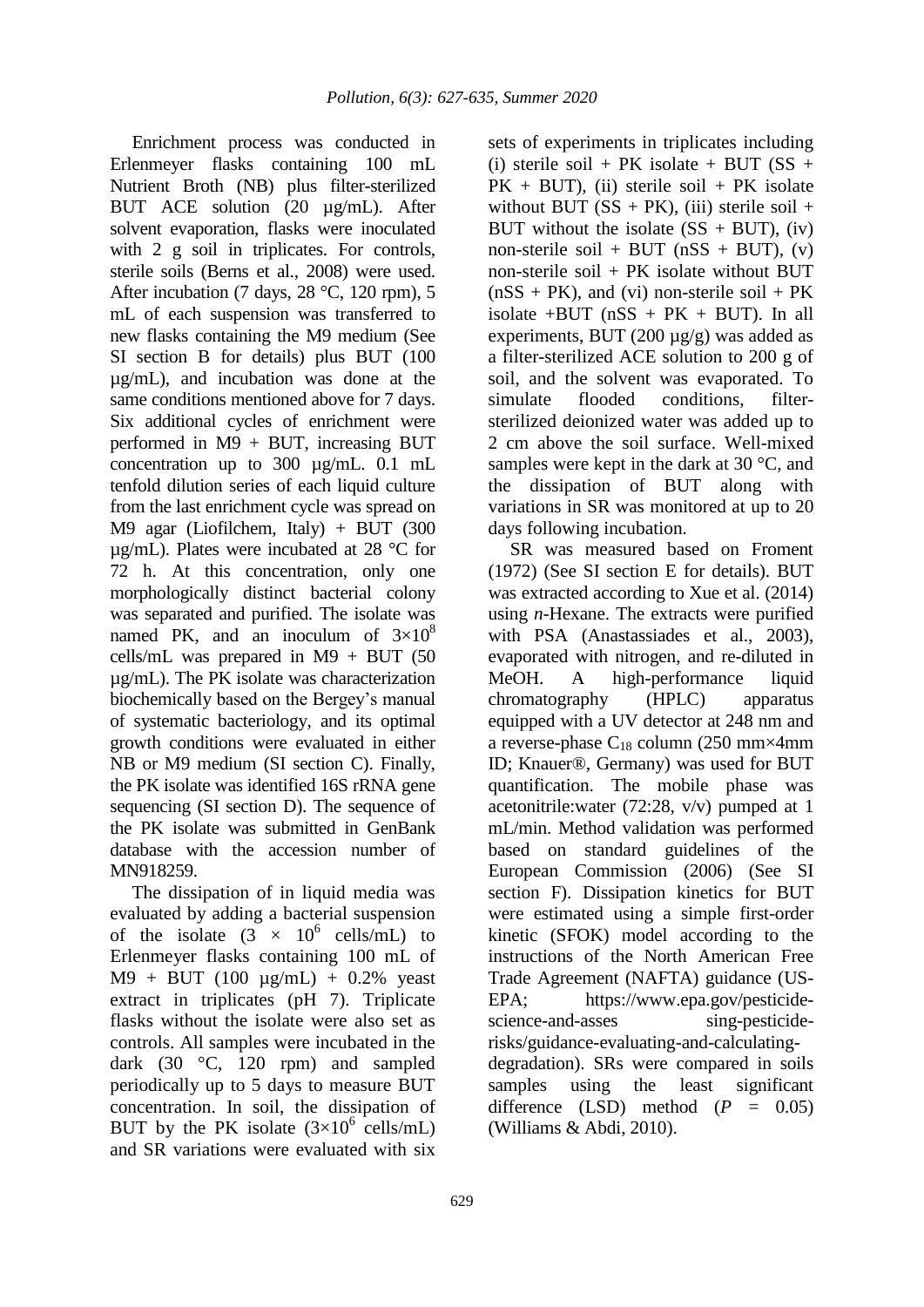#### **RESULTS AND DISCUSSION**

16S rRNA gene sequencing and homology searches within the GenBank database showed a 99% resemblance of the PK isolate to *P. aeruginosa* strains (SI section D). These results were consistent with the biochemical tests revealing that the isolate was a gram-negative and rod-shaped bacterium with the ability to produce bluegreen pigment and showing positive catalase and oxidase activities (Table 2).

PK isolate was able to dissipate BUT (100  $\mu$ g/mL) in the M9 medium with a rate of  $0.5 \pm 0.03 \text{ day}^{-1}$  and DT<sub>50</sub> and DT<sub>90</sub> of  $1.38 \pm 0.10$  and  $4.58 \pm 0.32$  days, respectively. PK isolate dissipated 80 and 95% of 100 µg/mL BUT after 3 and 5 days, respectively (Table 3).

**Table 2. Biochemical characteristics BUT-degrading PK isolate**

| <b>Characteristics</b>       | <b>PK</b> isolate   |  |  |
|------------------------------|---------------------|--|--|
| Cell shape                   | Bacilli (rod-shape) |  |  |
| Gram reaction                |                     |  |  |
| Catalase                     | $^{+}$              |  |  |
| Oxidase                      | $^{+}$              |  |  |
| Oxidative/fermentative (O/F) | $+/-$               |  |  |
| Triple Sugar Iron (TSI)      | Alk/Alk             |  |  |
| Pigment production           | $+$ (blue-green)    |  |  |
| Citrate                      | $^{+}$              |  |  |
| Indole production            | -                   |  |  |

| Table 3. Dissipation $(\% ) \pm SD$ of BUT in liquid medium and soil |  |  |  |  |  |
|----------------------------------------------------------------------|--|--|--|--|--|
|----------------------------------------------------------------------|--|--|--|--|--|

| Time (day) | $M9 + PK + BUT$          | $SS + BUT$ | $nSS + BUT$ | $SS + PK + BUT$          | $nSS + PK + BUT$ |
|------------|--------------------------|------------|-------------|--------------------------|------------------|
|            | $0 + 4$                  | $0 \pm 5$  | $0 \pm 3$   | $0 \pm 4$                | $0 \pm 5$        |
|            | $33 \pm 2$               |            |             | $\overline{\phantom{a}}$ |                  |
| 3          | $80 \pm 3$               |            |             | $\overline{\phantom{a}}$ |                  |
| 5          | $95 + 4$                 | $19 \pm 2$ | $36 \pm 2$  | $41 \pm 2$               | $48 \pm 6$       |
|            | $\overline{\phantom{a}}$ |            |             |                          |                  |
| 10         | -                        | $30 \pm 7$ | $46 \pm 5$  | $53 \pm 4$               | $60 \pm 3$       |
| 15         | $\overline{\phantom{a}}$ | $35 + 3$   | $50 \pm 1$  | $56 \pm 2$               | $67 \pm 8$       |
| 20         | -                        | $38 \pm 2$ | $51 \pm 3$  | $59 \pm 1$               | $73 + 9$         |

**M9 + PK+ BUT:** M9 liquid medium + PK isolate + BUT (100 µg/mL), **SS + BUT:** sterile soil + BUT (200  $\mu$ g/g), **nSS** + **BUT:** non-sterile soil + BUT (200  $\mu$ g/g), **SS** + **PK** + **BUT:** sterile soil + PK isolate + BUT (200  $\mu$ g/g), **nSS** + **PK** + **BUT:** non-sterile soil + **PK** isolate + **BUT** (200  $\mu$ g/g).

Studies using other isolates showed Paracoccus sp. FLY-8 degraded 64.98% of 100 µg/mL BUT within 5 days and Catelibacterium caeni sp.  $DCA-1$ <sup>T</sup> degraded 80.02% of 50 µg/mL BUT after 4 days of inoculation (Zhang et al.*,* 2011; Zheng et al.*,* 2012). Liu et al. (2012) showed that Rhodococcus sp. strain B1 utilized BUT as a sole carbon and energy source and completely degraded 100 µg/mL of the herbicide within 5 days. Syntrophic degradation of BUT by *Mycobacterium* sp. J7A and *Sphingobium* sp. J7B dissipated 100 µg/mL of the herbicide at 28 °C within 24 h (Kim et al., 2013). The ability of *P. aeruginosa* in

degrading various insecticides and herbicides has been proved (Krishna & Philip, 2011; Thabit & El-Naggar, 2013; Ramu & Seetharaman, 2014; Egea et al., 2017). *P. alcaligenes*, which has been placed in the *P. aeruginosa* group based on 16S rRNA analysis (Anzai et al., 2000), has been shown to biodegrade BUT (Abd-Alrahman & Salem-Bekhit, 2013). Furthermore, *Pseudomonas* sp. has been demonstrated to be capable of degrading sulfonylurea herbicides (Li-Feng et al., 2007; Ma et al., 2009) and other xenobiotic compounds such as polycyclic aromatic hydrocarbons (PAHs) (O'Mahony et al., 2006).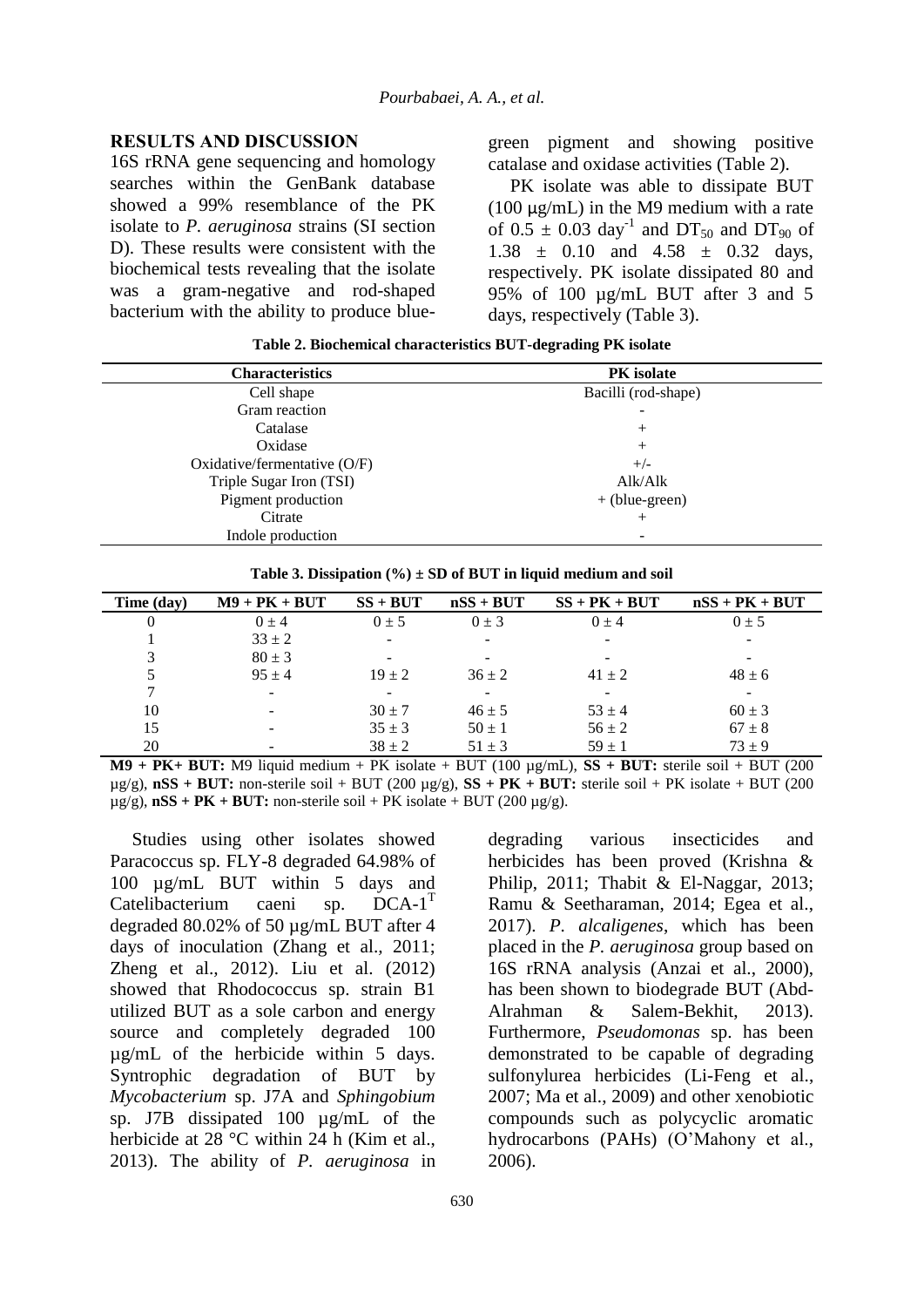Our results revealed that the inoculation of sterile soils with the PK isolate  $(SS +$ PK +BUT) accelerated the dissipation of BUT significantly compared to the  $SS +$ BUT experiments (Tables 3 and 4). This shows that the isolate was able to wellstabilize in the soil and utilize the herbicide as a source of energy. Inoculation of Catellibacterium caeni sp. nov DCA-1 cells into soils significantly accelerated the degradation of BUT in both sterile and non-sterile soils, with  $57.2\% - 90.4\%$  of 50 µg/g of the herbicide dissipated within 5 days compared to  $5.4\%$  –  $36\%$  in noninoculated controls (Zheng et al., 2012). Furthermore, BUT declined faster in nSS + PK + BUT experiments compared to nSS + BUT (Tables 3 and 4), which reveals that the isolate was able to sustain oneself in the presence of competition between other

soil microorganisms at the inoculated concentration of  $3 \times 10^6$  cells/mL. It has been shown previously that sufficient initial concentration of an isolate inoculate is necessary to maintain its degradation efficiency in non-sterile soils (Rousseaux et al., 2003; Singh et al., 2006; Cycoń et al., 2009; Pourbabaee et al., 2018). The cooperation between the PK isolate and the microbial consortia already present in the soil may have resulted in the faster dissipation of BUT in  $nSS + PK + BUT$ compared to  $SS + PK + BUT$  experiments (Tables 3 and 4). It has been shown that the interactions between several components of a mixed microbial population can result in faster and more efficient biodegradation of pesticides compared to a single strain (El-Fantroussi, 2000; Sutherland et al., 2000; Kim et al., 2013; Torabi et al., 2017).

**Table 4. Dissipation kinetics of BUT in liquid medium and soil derived from the SFOK model**

|                  |      | <b>SFOK</b> model parameters      |                                      | <b>Dissipation Times</b>    |                             |  |
|------------------|------|-----------------------------------|--------------------------------------|-----------------------------|-----------------------------|--|
| <b>Treatment</b> |      | $C_0$ (µg/mL or µg/g) $\pm$<br>SЕ | $k$ (day <sup>-1</sup> )<br>$\pm$ SE | $DT_{50}$ (day)<br>$\pm$ SE | $DT_{90}$ (day)<br>$\pm$ SE |  |
| $M9 + PK + BUT$  | 0.97 | $104.40 + 3.23$                   | $0.50 \pm 0.03$                      | $1.38 + 0.10$               | $4.58 + 0.32$               |  |
| $SS + BUT$       | 0.88 | $193.97 + 3.28$                   | $0.03 \pm 0.00$                      | $26.87 + 2.82$              | $89.25 \pm 9.36$            |  |
| $nSS + BUT$      | 0.83 | $194.98 \pm 6.23$                 | $0.05 \pm 0.00$                      | $15.17 + 2.11$              | $50.38 \pm 7.02$            |  |
| $SS + PK + BUT$  | 0.82 | $183.69 \pm 6.86$                 | $0.06 \pm 0.01$                      | $12.38 \pm 1.83$            | $41.12 \pm 6.09$            |  |
| $nSS + PK + BUT$ | 0.91 | $181.07 \pm 5.90$                 | $0.09 \pm 0.01$                      | $8.03 \pm 1.20$             | $26.68 \pm 3.97$            |  |

 $C_0$ : Initial concentration of BUT at time 0, k: dissipation rate of BUT,  $M9 + PK + BUT$ : M9 liquid medium + PK isolate + BUT (100 µg/mL), **SS + BUT:** sterile soil + BUT (200 µg/g), **nSS + BUT:** non-sterile soil + BUT (200  $\mu$ g/g), **SS** + **PK** + **BUT:** sterile soil + PK isolate + BUT (200  $\mu$ g/g), **nSS** + **PK** + **BUT:** non-sterile soil + PK isolate + BUT (200 µg/g), **SE**: standard error obtained from the regression analysis of the SFOK model.

Exposure to pesticides can alter soil microbial activities transiently and in an inhibitory or a stimulatory manner (Zabaloy et al., 2008; Cycoń & Piotrowska-Seget, 2009; Gomez et al., 2009; Crouzet et al., 2010; Wang et al., 2010; Radivojević et al., 2012). These effects are mainly driven by parameters such as pesticide concentration and physicochemical properties, i.e., water solubility and  $K_{oc}$ , as well as soil properties, especially water and organic matter content, which determine the bioavailable fraction of these chemicals in soil (Dungan et al., 2003; Gomez et al.,

2009; Filimon et al., 2015; Šantrić et al., 2016). SR represents the overall soil microbial activity and can be used as an indicator of pesticide exposure and toxicity to soil microorganisms (Heinonen-Tansk et al., 1984; Radivojević et al., 2012).

Our results showed inhibition of SR in non-sterile soils  $(nSS + BUT)$  and  $nSS +$ PK + BUT) after application of BUT at days 0 (4 h after application) and five when compared to  $nSS + PK$  experiments (Fig. 1). This initial inhibition can be the result of high BUT dose applied to soil samples under flooded conditions, resulting in BUT initial high bioavailability and probable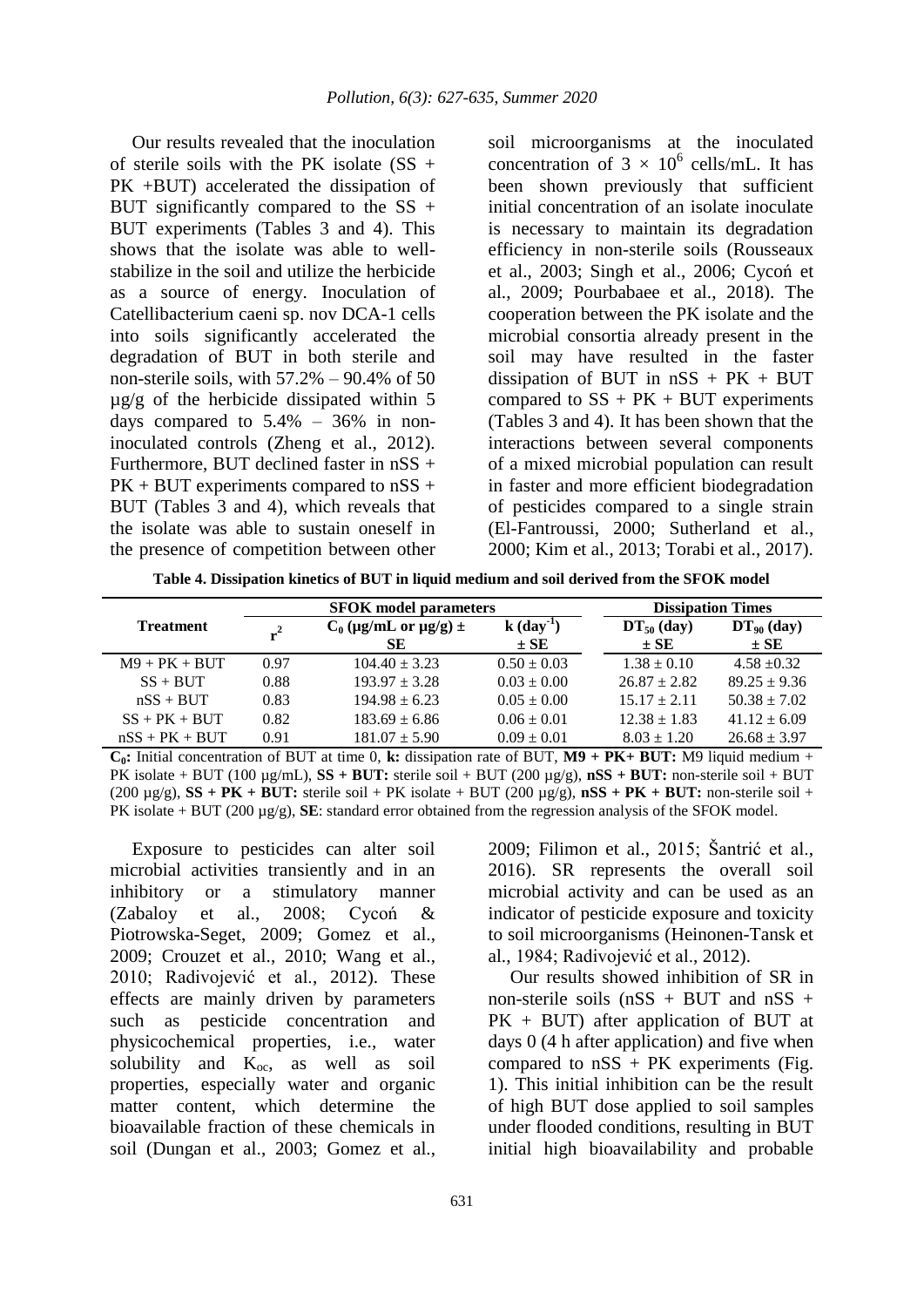toxicity to soil microbes. It has been shown previously that the application of BUT at a high concentration to paddy soils results in an 8-day inhibition of SR (Min et al., 2001). However, this inhibition was transient and was followed by a significant recovery of SR following day 5 (Fig. 1). This, along with the pronounced dissipation of BUT in the non-sterile soils (Tables 3 and 4), indicate that during the time, the population of microorganisms

adapted for degrading BUT might have become more metabolically active (Crouzet et al., 2010; Vandana et al., 2012). For both sterile and non-sterile experiments, the increase of SR was more obvious in the co-presence of BUT and the PK isolate, which evidences the ability of the isolate to colonize successfully, utilize BUT as a source of energy, and boost the metabolic activity in the soil (Fig. 1).





**Fig. 1. Soil respiration in various soil experiments. SS + BUT: sterile soil + BUT (200 µg/g), SS + PK + BUT: sterile soil + PK isolate + BUT (200 µg/g), SS + PK: sterile soil + PK isolate (without BUT), nSS + BUT: non-sterile soil + BUT (200 µg/g), nSS + PK + BUT: non-sterile soil + PK isolate + BUT (200 µg/g), nSS + PK: non-sterile soil + PK isolate (without BUT). Error bars represent ± standard deviations (SD) of triplicates. Columns without similar letters differ significantly (LSD,**  $P = 0.05$ **)** 

#### **CONCLUSION**

In this research, a BUT-degrading bacterial strain (named PK) was isolated from rice paddies. Based on biochemical tests and 16S rRNA sequencing data, the isolate was identified as *P. aeruginosa.* The isolate was capable of dissipating 100 µg/mL of BUT in an M9 liquid medium with a decline rate of  $0.50 \pm 0.03$  day<sup>-1</sup>. In sterile and non-sterile paddy soil experiments under flooded conditions, the isolate was able to well-colonize in soil, accelerate the decline of BUT (200  $\mu$ g/g), and increase the rate of SR compared to non-inoculated experiments. The highest rate of BUT degradation and SR was observed in the co-presence of BUT and the PK isolate, in

non-sterile soil experiments. Overall, these results introduce *P. aeruginosa* PK as a potential BUT-degrader in flooded paddy soils.

## **GRANT SUPPORT DETAILS**

The present research has been financially supported by the University of Tehran (grant No. 7314918/6/14).

### **CONFLICT OF INTEREST**

The authors declare that there is not any conflict of interests regarding the publication of this manuscript. In addition, the ethical issues, including plagiarism, informed consent, misconduct, data fabrication and/ or falsification, double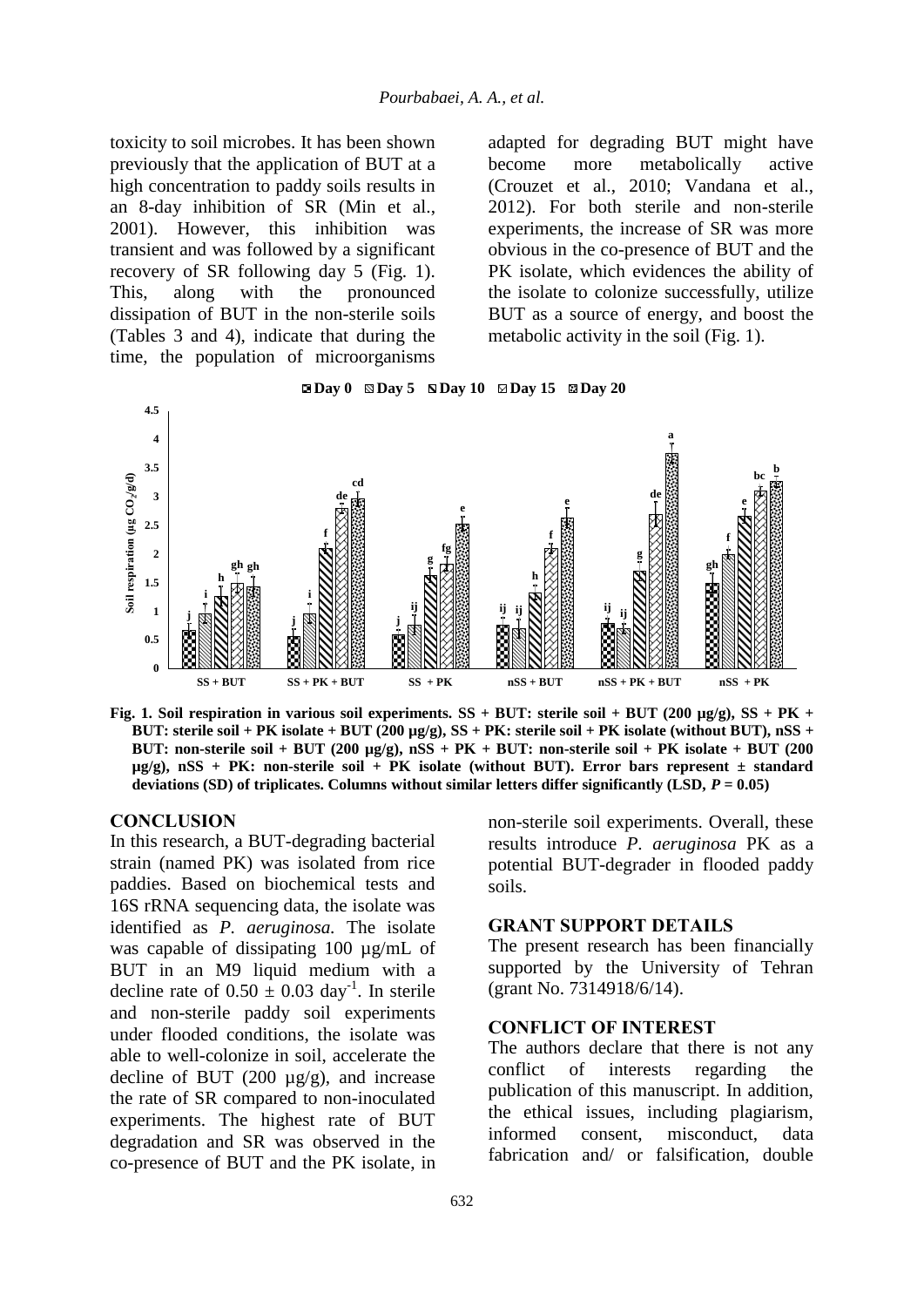publication and/or submission, and redundancy has been completely observed by the authors.

#### **LIFE SCIENCE REPORTING**

No life science threat was practiced in this research.

#### **REFERENCES**

Abd-Alrahman, S. H. and Salem-Bekhit, M. M. (2013). Microbial biodegradation of butachlor pollution (obsolete pesticide Machete 60% EC). Afr. J. Microbiol. Res., 7(4); 330-335.

Akan, J. C., Inuwa, L. B., Chellube, Z. M., Mahmud, M. M. and Abdulrahman, F. I. (2019). Assessment of the levels of herbicide residues in fish samples from Alau Dam, Maiduguri, Borno, State, Nigeria. Environ. Chem., 3(2); 53-58.

Anastassiades, M., Lehotay, S. J., Štajnbaher, D. and Schenck, F. J. (2003). Fast and easy multiresidue method employing acetonitrile extraction/partitioning and "dispersive solid-phase extraction" for the determination of pesticide residues in produce. J. AOAC Int., 86(2); 412-431.

Anzai, Y., Kim, H., Park, J. Y., Wakabayashi, H. and Oyaizu, H. (2000). Phylogenetic affiliation of the pseudomonads based on 16S rRNA sequence. Int. J. Syst. Evol. Microbiol., 50(4); 1563-1589.

Armanpour, S. and Bing, L. (2015). Adsorption of herbicide butachlor in cultivated soils of Golestan Province, Iran. J. Geosci. Environ. Prot., 3(3); 15- 24.

Ateeq, B., Farah, M. A. and Ahmad, W. (2006). Evidence of apoptotic effects of 2, 4-D and butachlor on walking catfish, *Clarias batrachus*, by transmission electron microscopy and DNA degradation studies. Life Sci., 78(9); 977-986.

Berns, A. E., Philipp, H., Narres, H. D., Burauel, P., Vereecken, H. and Tappe, W. (2008). Effect of gamma‐sterilization and autoclaving on soil organic matter structure as studied by solid state NMR, UV and fluorescence spectroscopy. Eur. J. Soil Sci., 59(3); 540-550.

Crouzet, O., Batisson, I., Besse-Hoggan, P., Bonnemoy, F., Bardot, C., Poly, F., Bohatier, J. and Mallet, C. (2010). Response of soil microbial communities to the herbicide mesotrione: a doseeffect microcosm approach. Soil Biol. Biochem., 42(2); 193-202.

Cycoń, M. and Piotrowska-Seget, Z. (2009). Changes in bacterial diversity and community structure following pesticides addition to soil estimated by cultivation technique. Ecotoxicol., 18(5); 632-642.

Cycoń, M., Wójcik, M. and Piotrowska-Seget, Z. (2009). Biodegradation of the organophosphorus insecticide diazinon by *Serratia* sp. and *Pseudomonas* sp. and their use in bioremediation of contaminated soil. Chemosphere, 76(4); 494-501.

Dungan, R. S., Ibekwe, A. M. and Yates, S. R. (2003). Effect of propargyl bromide and 1, 3 dichloropropene on microbial communities in an organically amended soil. FEMS Microbiol. Ecol., 43(1); 75-87.

Dwivedi, S., Saquib, Q., Al-Khedhairy, A. A. and Musarrat, J. (2012). Butachlor induced dissipation of mitochondrial membrane potential, oxidative DNA damage and necrosis in human peripheral blood mononuclear cells. Toxicol., 302(1); 77-87.

Dwivedi, S., Singh, B. R., Al‐Khedhairy, A. A., Alarifi, S. and Musarrat, J. (2010). Isolation and characterization of butachlor‐catabolizing bacterial strain *Stenotrophomonas acidaminiphila* JS‐1 from soil and assessment of its biodegradation potential. Lett. Appl. Microbiol., 51(1); 54-60.

Egea, T. C., da Silva, R,, Boscolo, M., Rigonato, J., Monteiro, D. A., Grünig, D., da Silva, H., van der Wielen, F., Helmus, R., Parsons, J. R. and Gomes, E. (2017). Diuron degradation by bacteria from soil of sugarcane crops. Heliyon, 3(12); e00471.

El-Fantroussi, S. (2000). Enrichment and molecular characterization of a bacterial culture that degrades methoxy-methyl urea herbicides and their aniline derivatives. Appl. Environ. Microbiol., 66(12); 5110-5115.

European Commission. (2006). Quality control procedures for pesticide residues analysis. Document No. SANCO/10232/2006, SANCO: Brussels, Belgium.

Filimon, M. N., Vlad, D. C., Verdes, D., Dumitrascu, V. and Popescu, R. (2015). Enzymatic and biological assessment of sulfonylurea herbicide impact on soil bacterial communities. Afr. J. Agric. Res., 10(14); 1702-1708.

Froment, A. (1972). Soil respiration in a mixed oak forest. Oikos, 23; 273-277.

Geng, B. R., Yao, D. and Xue, Q. Q. (2005). Genotoxicity of pesticide dichlorvos and herbicide butachlor in *Rhacophorus megacephalus* tadpoles. Acta Zool. Sin., 51(3); 447-454.

Geng, B., Lin, L., Zhang, Q. and Zhung, B. (2010). Genotoxicity of the pesticide dichlorvos and herbicide butachlor on *Rana zhenhaiensis* tadpoles. Asian Herpatol. Res., 1(2); 118-122.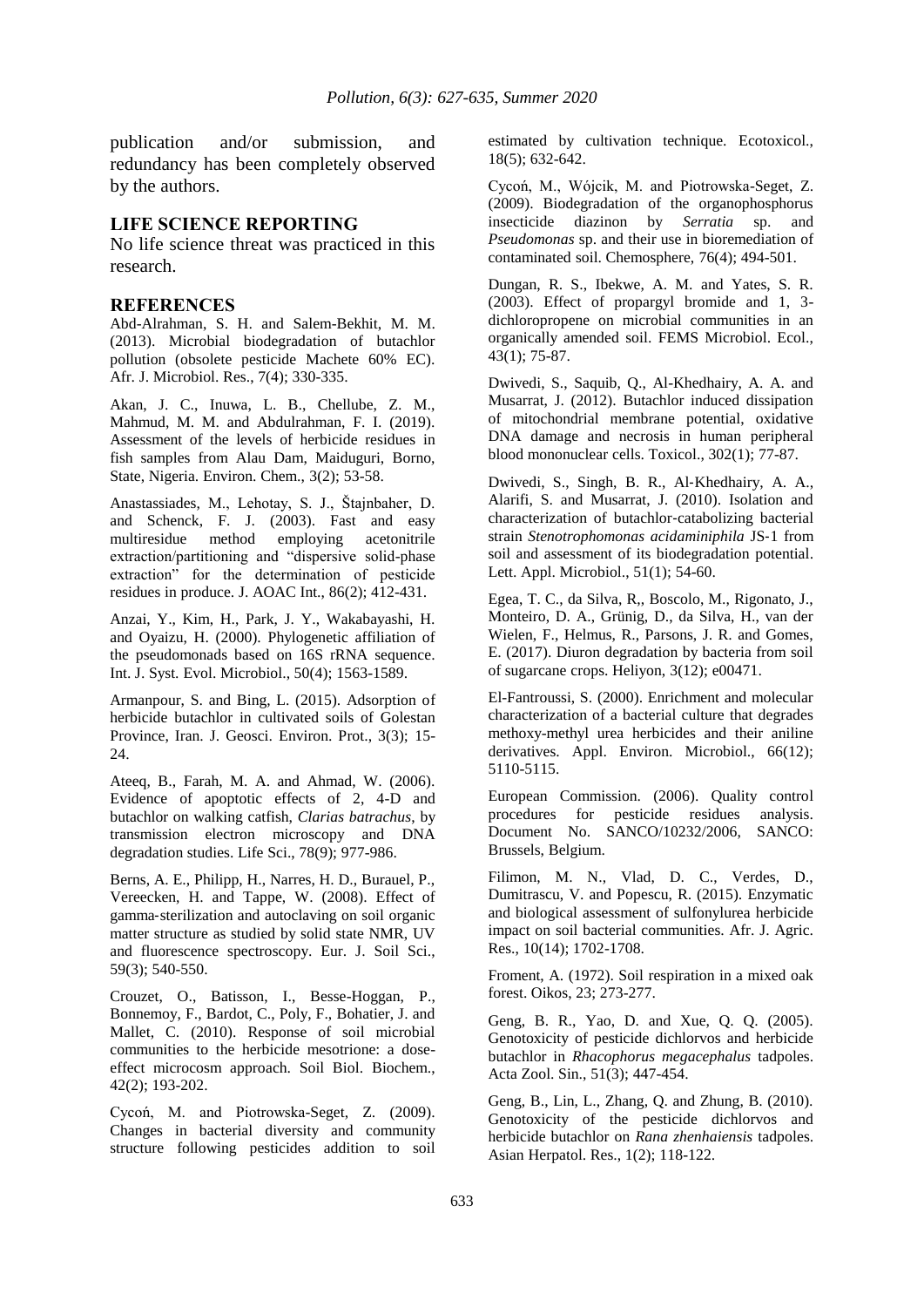Gomez, E., Ferreras, L., Lovotti, L. and Fernandez, E. (2009). Impact of glyphosate application on microbial biomass and metabolic activity in a Vertic Argiudoll from Argentina. Eur. J. Soil Biol., 45(2); 163-167.

Heinonen-Tanski, H., Mettälä, A. and Silvo, R. (1984). Measuring methods for soil microbial activity and biomass. Agric. Food Sci., 56(3); 199- 203.

Iwafune, T., Inao, K., Horio, T., Iwasaki, N., Yokoyama, A. and Nagai, T. (2010). Behavior of paddy pesticides and major metabolites in the Sakura River, Ibaraki, Japan. J. Pestic. Sci., 35(2); 114–123.

Kim, N. H., Kim, D. U., Kim, I. and Ka, J. O. (2013). Syntrophic biodegradation of butachlor by *Mycobacterium* sp. J7A and *Sphingobium* sp. J7B isolated from rice paddy soil. FEMS Microbiol. Lett., 344(2); 114-120.

Krishna, K. R. and Philip, L. (2011). Bioremediation of single and mixture of pesticidecontaminated soils by mixed pesticide-enriched cultures. Appl. Biochem. Biotechnol., 164(8); 1257- 1277.

Li-feng, G., Jian-dong, J., Xiao-hui, L., Ali, S. W. and Shun-Peng, L. (2007). Biodegradation of ethametsulfuron-methyl by *Pseudomonas* sp. SW4 isolated from contaminated soil. Curr. Microbiol., 55(5); 420-426.

Lin, Y. J., Lin, C., Yeh, K. J. and Lee, A. (2000). Photodegradation of the herbicides butachlor and ronstar using natural sunlight and diethylamine. Bull. Environ. Contam. Toxicol., 64(6); 780-785.

Liu, H. M., Cao, L., Lu, P., Ni, H., Li, Y. X., Yan, X., Hong, Q. and Li, S. P. (2012). Biodegradation of butachlor by *Rhodococcus* sp. strain B1 and purification of its hydrolase (ChlH) responsible for N-dealkylation of chloroacetamide herbicides. J. Agric. Food Chem., 60(50); 12238-12244.

Ma, J. P., Wang, Z., Lu, P., Wang, H. J., Waseem Ali, S., Li, S. P. and Huang, X. (2009). Biodegradation of the sulfonylurea herbicide chlorimuron-ethyl by the strain *Pseudomonas* sp. LW3. FEMS Microbiol. Lett., 296(2); 203-209.

Min, H., Ye, Y. F., Chen, Z. Y., Wu, W. X. and Yufeng, D. (2001). Effects of butachlor on microbial populations and enzyme activities in paddy soil. J. Environ. Sci. Heal. B., 36(5); 581- 595.

Mohanty, S. S. and Jena, H. M. (2019). Degradation kinetics and mechanistic study on herbicide bioremediation using hyper butachlor-tolerant *Pseudomonas putida* G3. Process. Saf. Environ., 125; 172-181.

O'Mahony, M. M., Dobson, A. D., Barnes, J. D. and Singleton, I. (2006). The use of ozone in the remediation of polycyclic aromatic hydrocarbon contaminated soil. Chemosphere, 63(2); 307-314.

Pal, R., Das, P., Chakrabarti, K., Chakraborty, A. and Chowdhury, A. (2006). Butachlor degradation in tropical soils: Effect of application rate, bioticabiotic interactions and soil conditions. J. Environ. Sci. Heal. B., 41(7); 1103-1113.

Pourbabaee, A., Soleymani, A., Torabi, E. and Alizadeh, H. (2018). Degradation and detoxification of nicosulfuron by a *Pseudomonas* strain isolated from a contaminated cornfield soil. Soil Sediment Contam., 27(8); 756-772.

Radivojević, L., Gašić, S., Šantrić, L., Gajić-Umiljendić, J. and Marisavljević, D. (2012). Shorttime effects of the herbicide nicosulfuron on the biochemical activity of Chernozem soil. J. Serb. Chem. Soc., 77(6); 845-855.

Ramu, S. and Seetharaman, B. (2014). Biodegradation of acephate and methamidophos by a soil bacterium *Pseudomonas aeruginosa* strain Is-6. J. Environ. Sci. Heal. B., 49(1); 23-34.

Rousseaux, S., Hartmann, A., Lagacherie, B., Piutti, S., Andreux, F. and Soulas, G. (2003). Inoculation of an atrazine-degrading strain, *Chelatobacter heintzii* Cit1, in four different soils: effects of different inoculum densities. Chemosphere, 51(7); 569-576.

Šantrić, L., Radivojević, L., Gajić-Umiljendić, J., Sarić-Krsmanović, M. and Đurović-Pejčev, R. (2016). Effects of herbicides on growth and number of actinomycetes in soil and in vitro. Pesticidi i fitomedicina, 31(3-4); 121-128.

Singh, B. K., Walker, A. and Wright, D. J. (2006). Bioremedial potential of fenamiphos and chlorpyrifos degrading isolates: influence of different environmental conditions. Soil Biol. Biochem., 38(9); 2682-2693.

Singh, V. and Singh, K. (2016). Effect of herbicide Butachlor on the earthworm *Eutyphoeus waltoni* Michaelsen. Int. J. Pure App. Biosci., 4(1); 216- 225.

Sutherland, T. D., Horne, I., Lacey, M. J., Harcourt, R. L., Russell, R. J. and Oakeshott, J. G. (2000). Enrichment of an endosulfan-degrading mixed bacterial culture. Appl. Environ. Microbiol., 66(7); 2822-2828.

Thabit, T. M. and El-Naggar, M. A. (2013). Malathion degradation by soil isolated bacteria and